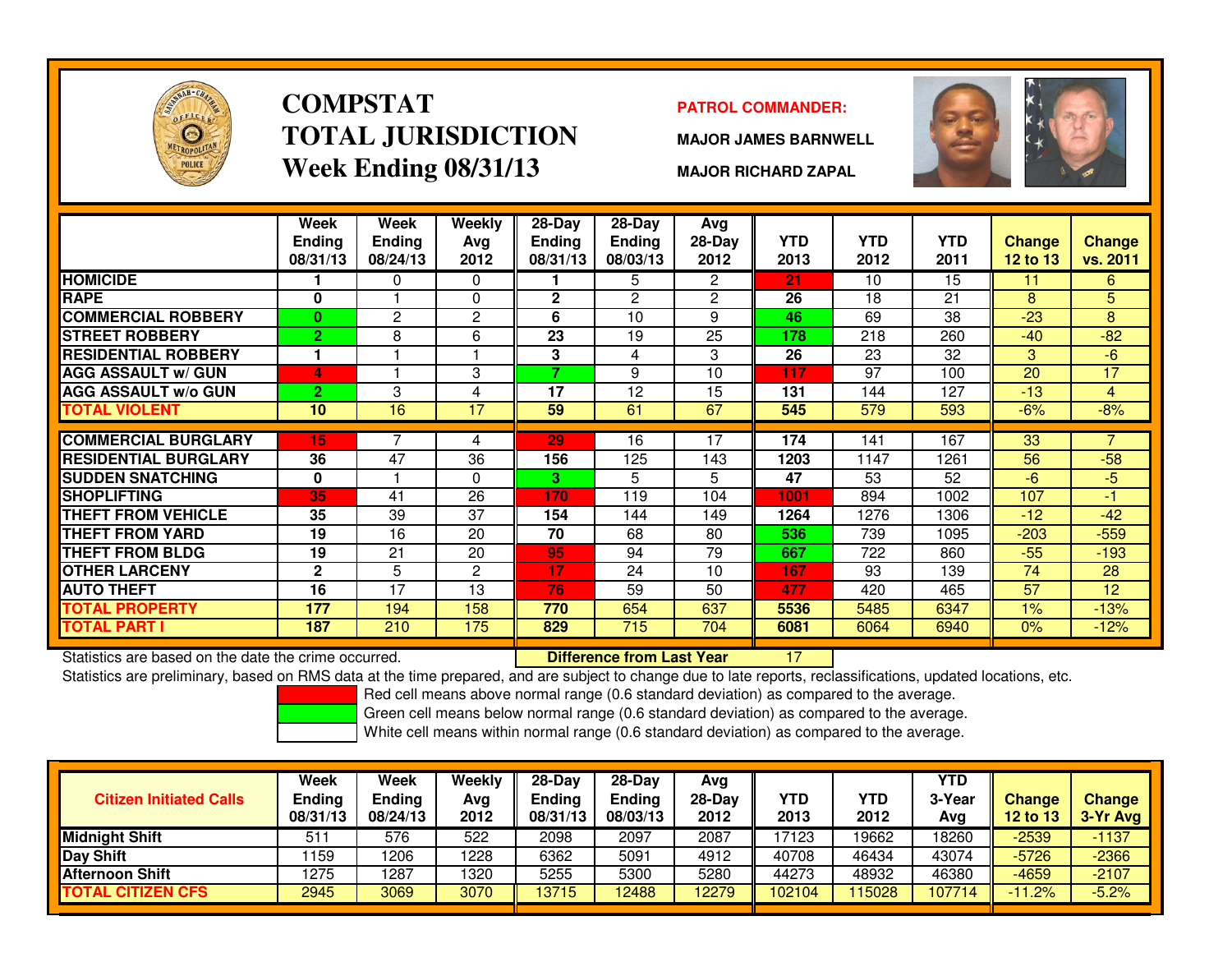

## **COMPSTATWEST CHATHAM PRECINCTWeek Ending 08/31/13**

### **PRECINCT COMMANDER:**

**CAPT. PHILIP REILLEY**



|                             | Week<br><b>Ending</b><br>08/31/13 | Week<br><b>Ending</b><br>08/24/13 | Weekly<br>Ava<br>2012 | $28-Day$<br>Ending<br>08/31/13 | $28$ -Day<br><b>Ending</b><br>08/03/13 | Avg<br>28-Day<br>2012    | <b>YTD</b><br>2013 | <b>YTD</b><br>2012 | <b>YTD</b><br>2011 | <b>Change</b><br><b>12 to 13</b> | <b>Change</b><br>vs. 2011 |
|-----------------------------|-----------------------------------|-----------------------------------|-----------------------|--------------------------------|----------------------------------------|--------------------------|--------------------|--------------------|--------------------|----------------------------------|---------------------------|
| <b>HOMICIDE</b>             | 0                                 | 0                                 | 0                     | 0                              | 0                                      | $\Omega$                 |                    | $\Omega$           | 2                  |                                  | $-1$                      |
| <b>RAPE</b>                 | $\mathbf{0}$                      | 0                                 | 0                     |                                | $\Omega$                               |                          | 6                  | 5                  | 5                  |                                  |                           |
| <b>COMMERCIAL ROBBERY</b>   | $\mathbf{0}$                      | $\Omega$                          | 0                     | $\mathbf{0}$                   | 0                                      | $\overline{2}$           | 4                  | 15                 | 7                  | $-11$                            | $-3$                      |
| <b>STREET ROBBERY</b>       | 0                                 | 3                                 |                       | 4                              |                                        | 3                        | 19                 | 29                 | 32                 | $-10$                            | $-13$                     |
| <b>RESIDENTIAL ROBBERY</b>  | $\bf{0}$                          | $\Omega$                          | 0                     | $\mathbf{0}$                   |                                        | $\Omega$                 | 5                  | 2                  | 5                  | 3                                | $\mathbf{0}$              |
| <b>AGG ASSAULT w/ GUN</b>   | $\bf{0}$                          |                                   | 0                     |                                |                                        |                          | 12                 | 11                 | 22                 |                                  | $-10$                     |
| <b>AGG ASSAULT w/o GUN</b>  | $\bf{0}$                          |                                   |                       | 4                              | 2                                      | 2                        | 23                 | 21                 | 24                 | $\overline{2}$                   | $-1$                      |
| <b>TOTAL VIOLENT</b>        | $\mathbf{0}$                      | 5                                 | $\overline{2}$        | 10                             | 5                                      | 9                        | 70                 | $\overline{83}$    | $\overline{97}$    | $-16%$                           | $-28%$                    |
|                             |                                   |                                   |                       |                                |                                        |                          |                    |                    |                    |                                  |                           |
| <b>COMMERCIAL BURGLARY</b>  |                                   | 0                                 |                       | 4                              | 2                                      | 3                        | 21                 | 19                 | 19                 | $\overline{2}$                   | $\overline{2}$            |
| <b>RESIDENTIAL BURGLARY</b> | 6                                 | 5                                 | 6                     | 30                             | $\overline{27}$                        | 23                       | 199                | 183                | 186                | 16                               | 13                        |
| <b>ISUDDEN SNATCHING</b>    | $\bf{0}$                          | $\Omega$                          | 0                     | 0                              | $\Omega$                               |                          | $\bf{0}$           | $\overline{7}$     | 6                  | $-7$                             | $-6$                      |
| <b>SHOPLIFTING</b>          | $\mathbf{2}$                      | 6                                 | $\mathbf{2}$          | 15                             | 6                                      | 10                       | 98                 | 84                 | 102                | 14                               | $-4$                      |
| <b>THEFT FROM VEHICLE</b>   | 4                                 | 5                                 | 5                     | 21                             | 21                                     | 22                       | 174                | 172                | 181                | $\overline{2}$                   | $-7$                      |
| <b>THEFT FROM YARD</b>      | $5\phantom{.0}$                   | 3                                 | 3                     | 14                             | 5                                      | 13                       | 71                 | 116                | 184                | $-45$                            | $-113$                    |
| <b>THEFT FROM BLDG</b>      | 4                                 | $\overline{ }$                    | 3                     | 18                             | 8                                      | 12                       | 94                 | 117                | 135                | $-23$                            | $-41$                     |
| <b>OTHER LARCENY</b>        | 0                                 |                                   | 0                     | 2                              | 3                                      | $\overline{2}$           | 13                 | 16                 | 27                 | $-3$                             | $-14$                     |
| <b>AUTO THEFT</b>           | 5                                 | $\Omega$                          | $\mathbf{2}$          | 15                             | 4                                      | $\overline{\phantom{0}}$ | 69                 | 55                 | 105                | 14                               | $-36$                     |
| <b>TOTAL PROPERTY</b>       | 27                                | 27                                | 23                    | 119                            | 76                                     | 91                       | 739                | 769                | 945                | $-4%$                            | $-22%$                    |
| <b>TOTAL PART I</b>         | 27                                | 32                                | 25                    | 129                            | 81                                     | 101                      | 809                | 852                | 1042               | $-5%$                            | $-22%$                    |

Statistics are based on the date the crime occurred. **Difference from Last Year** 

Statistics are based on the date the crime occurred.<br>Statistics are preliminary, based on RMS data at the time prepared, and are subject to change due to late reports, reclassifications, updated locations, etc.

Red cell means above normal range (0.6 standard deviation) as compared to the average.

Green cell means below normal range (0.6 standard deviation) as compared to the average.

| <b>Citizen Initiated Calls</b> | Week<br><b>Ending</b><br>08/31/13 | Week<br>Ending<br>08/24/13 | Weekly<br>Avg<br>2012 | $28-Day$<br><b>Ending</b><br>08/31/13 | 28-Day<br><b>Ending</b><br>08/03/13 | Avg<br>28-Day<br>2012 | YTD<br>2013 | YTD<br>2012 | YTD<br>3-Year<br>Avg | <b>Change</b><br>12 to 13 | <b>Change</b><br>3-Yr Avg |
|--------------------------------|-----------------------------------|----------------------------|-----------------------|---------------------------------------|-------------------------------------|-----------------------|-------------|-------------|----------------------|---------------------------|---------------------------|
| <b>Midnight Shift</b>          | 110                               | 13                         | 100                   | 444                                   | 417                                 | 401                   | 3372        | 3952        | 3606                 | -580                      | $-234$                    |
| <b>Day Shift</b>               | 254                               | 238                        | 248                   | 2571                                  | 1098                                | 993                   | 8405        | 9240        | 8739                 | $-835$                    | $-334$                    |
| <b>Afternoon Shift</b>         | 287                               | 294                        | 271                   | 1129                                  | 970                                 | 1086                  | 9083        | 9922        | 9499                 | $-839$                    | $-416$                    |
| <b>TOTAL CITIZEN CFS</b>       | 651                               | 651                        | 620                   | 4144                                  | 2485                                | 2479                  | 20860       | 23114       | 21844                | $-9.8%$                   | $-4.5%$                   |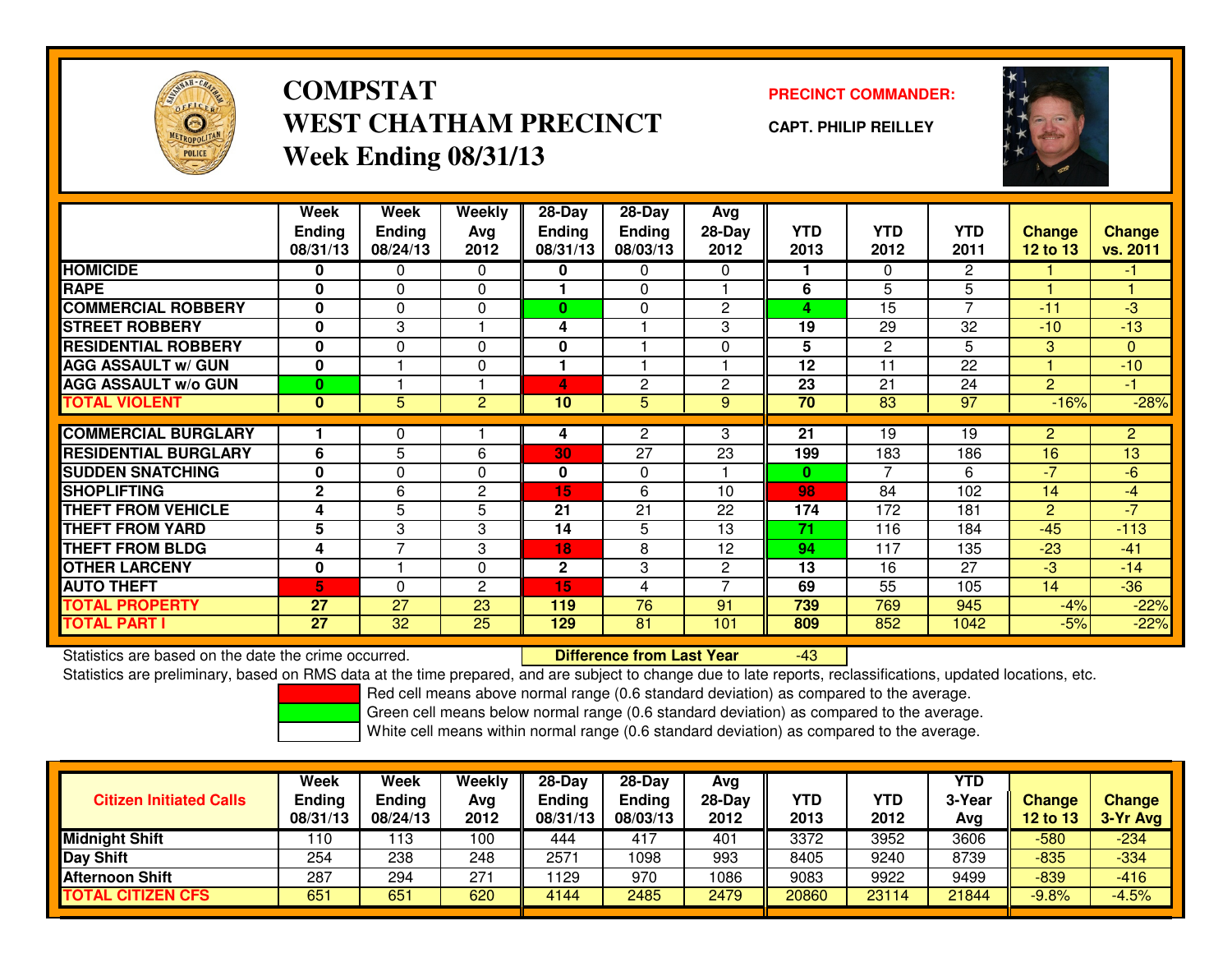

## **COMPSTATDOWNTOWN PRECINCTWeek Ending 08/31/13**

#### **PRECINCT COMMANDER:**

**CAPT. MIKE WILKINS**



|                             | Week<br><b>Ending</b><br>08/31/13 | Week<br><b>Ending</b><br>08/24/13 | <b>Weekly</b><br>Avg<br>2012 | $28 - Day$<br><b>Ending</b><br>08/31/13 | $28$ -Day<br><b>Ending</b><br>08/03/13 | Avg<br>28-Day<br>2012 | <b>YTD</b><br>2013 | <b>YTD</b><br>2012 | <b>YTD</b><br>2011 | <b>Change</b><br><b>12 to 13</b> | <b>Change</b><br>vs. 2011 |
|-----------------------------|-----------------------------------|-----------------------------------|------------------------------|-----------------------------------------|----------------------------------------|-----------------------|--------------------|--------------------|--------------------|----------------------------------|---------------------------|
| <b>HOMICIDE</b>             |                                   | 0                                 | $\Omega$                     |                                         | 2                                      |                       | 8                  | $\overline{2}$     | 4                  | 6                                | $\overline{4}$            |
| <b>RAPE</b>                 | $\bf{0}$                          | $\Omega$                          | 0                            | 0                                       | $\Omega$                               | $\Omega$              | 6                  | 5                  | 4                  |                                  | $\overline{2}$            |
| <b>COMMERCIAL ROBBERY</b>   | $\bf{0}$                          |                                   | 0                            | 2                                       | 3                                      |                       | 9                  | 8                  | 5                  |                                  | $\overline{4}$            |
| <b>STREET ROBBERY</b>       | $\mathbf{0}$                      | 3                                 | 2                            | 8                                       | 5                                      | 8                     | 68                 | 67                 | 70                 | и                                | $-2$                      |
| <b>RESIDENTIAL ROBBERY</b>  | $\mathbf{0}$                      | $\Omega$                          | $\Omega$                     | 0                                       |                                        |                       | 5                  | 5                  | 8                  | $\Omega$                         | $-3$                      |
| <b>AGG ASSAULT w/ GUN</b>   | $\bf{0}$                          | $\Omega$                          |                              | 0                                       | 3                                      | $\mathbf{2}$          | 29                 | 17                 | 21                 | 12                               | 8                         |
| <b>AGG ASSAULT w/o GUN</b>  |                                   | 0                                 |                              | 4                                       | 2                                      | 5                     | 29                 | 44                 | 25                 | $-15$                            | $\overline{4}$            |
| <b>TOTAL VIOLENT</b>        | $\overline{2}$                    | 4                                 | 4                            | 15                                      | 16                                     | 17                    | 154                | 148                | 137                | 4%                               | 12%                       |
|                             |                                   |                                   |                              |                                         |                                        |                       |                    |                    |                    |                                  |                           |
| <b>COMMERCIAL BURGLARY</b>  | 4                                 |                                   |                              | 5                                       | 3                                      | $\overline{2}$        | 22                 | 21                 | 30                 |                                  | -8                        |
| <b>RESIDENTIAL BURGLARY</b> | $\overline{2}$                    | 5                                 | 3                            | 15                                      | $\overline{7}$                         | 12                    | 119                | 105                | 127                | 14                               | $-8$                      |
| <b>SUDDEN SNATCHING</b>     | $\mathbf{0}$                      | $\Omega$                          | $\Omega$                     |                                         | 3                                      | $\mathbf{2}$          | 25                 | 25                 | 18                 | $\Omega$                         | $\overline{7}$            |
| <b>SHOPLIFTING</b>          | 7                                 | 8                                 | 3                            | 35                                      | 19                                     | 11                    | 138                | 93                 | 116                | 45                               | 22                        |
| <b>THEFT FROM VEHICLE</b>   | 5                                 | 7                                 | 7                            | 30                                      | 38                                     | 29                    | 259                | 262                | 234                | $-3$                             | 25                        |
| <b>THEFT FROM YARD</b>      | $\overline{2}$                    | 5                                 | 5                            | 20                                      | 24                                     | 19                    | 169                | 160                | 266                | 9                                | $-97$                     |
| <b>THEFT FROM BLDG</b>      | 5                                 | $\overline{c}$                    | 5                            | 15                                      | 18                                     | 18                    | 123                | 160                | 177                | $-37$                            | $-54$                     |
| <b>OTHER LARCENY</b>        | $\bf{0}$                          | $\overline{c}$                    |                              | 4                                       | 8                                      | $\mathbf{2}$          | 41                 | 18                 | 42                 | 23                               | $-1$                      |
| <b>AUTO THEFT</b>           | $\mathbf{2}$                      | 4                                 | $\mathbf{c}$                 | 13                                      | 11                                     | 8                     | 82                 | 65                 | 55                 | 17                               | $\overline{27}$           |
| <b>TOTAL PROPERTY</b>       | 27                                | 34                                | 25                           | 138                                     | 131                                    | 104                   | 978                | 909                | 1065               | 8%                               | $-8%$                     |
| <b>TOTAL PART I</b>         | 29                                | $\overline{38}$                   | 30                           | 153                                     | 147                                    | 121                   | 1132               | 1057               | 1202               | 7%                               | $-6%$                     |

Statistics are based on the date the crime occurred. **Difference from Last Year** 

Statistics are based on the date the crime occurred. **Internement of the conduct of the conduct on the conduct**<br>Statistics are preliminary, based on RMS data at the time prepared, and are subject to change due to late repo

Red cell means above normal range (0.6 standard deviation) as compared to the average.

Green cell means below normal range (0.6 standard deviation) as compared to the average.

| <b>Citizen Initiated Calls</b> | Week<br><b>Ending</b><br>08/31/13 | Week<br>Ending<br>08/24/13 | Weekly<br>Avg<br>2012 | $28 - Day$<br>Ending<br>08/31/13 | $28 - Day$<br><b>Ending</b><br>08/03/13 | Avg<br>28-Day<br>2012 | YTD<br>2013 | YTD<br>2012 | <b>YTD</b><br>3-Year<br>Ava | <b>Change</b><br><b>12 to 13</b> | <b>Change</b><br>3-Yr Avg |
|--------------------------------|-----------------------------------|----------------------------|-----------------------|----------------------------------|-----------------------------------------|-----------------------|-------------|-------------|-----------------------------|----------------------------------|---------------------------|
| <b>Midnight Shift</b>          | 100                               | 127                        | 120                   | 435                              | 429                                     | 480                   | 3794        | 4376        | 4104                        | $-582$                           | $-310$                    |
| <b>Day Shift</b>               | 21                                | 218                        | 210                   | 854                              | 866                                     | 838                   | 7240        | 7938        | 7466                        | $-698$                           | $-226$                    |
| Afternoon Shift                | 225                               | 249                        | 222                   | 956                              | 970                                     | 889                   | 7999        | 8355        | 8030                        | $-356$                           | $-31$                     |
| <b>TOTAL CITIZEN CFS</b>       | 536                               | 594                        | 552                   | 2245                             | 2265                                    | 2207                  | 19033       | 20669       | 19600                       | $-7.9%$                          | $-2.9%$                   |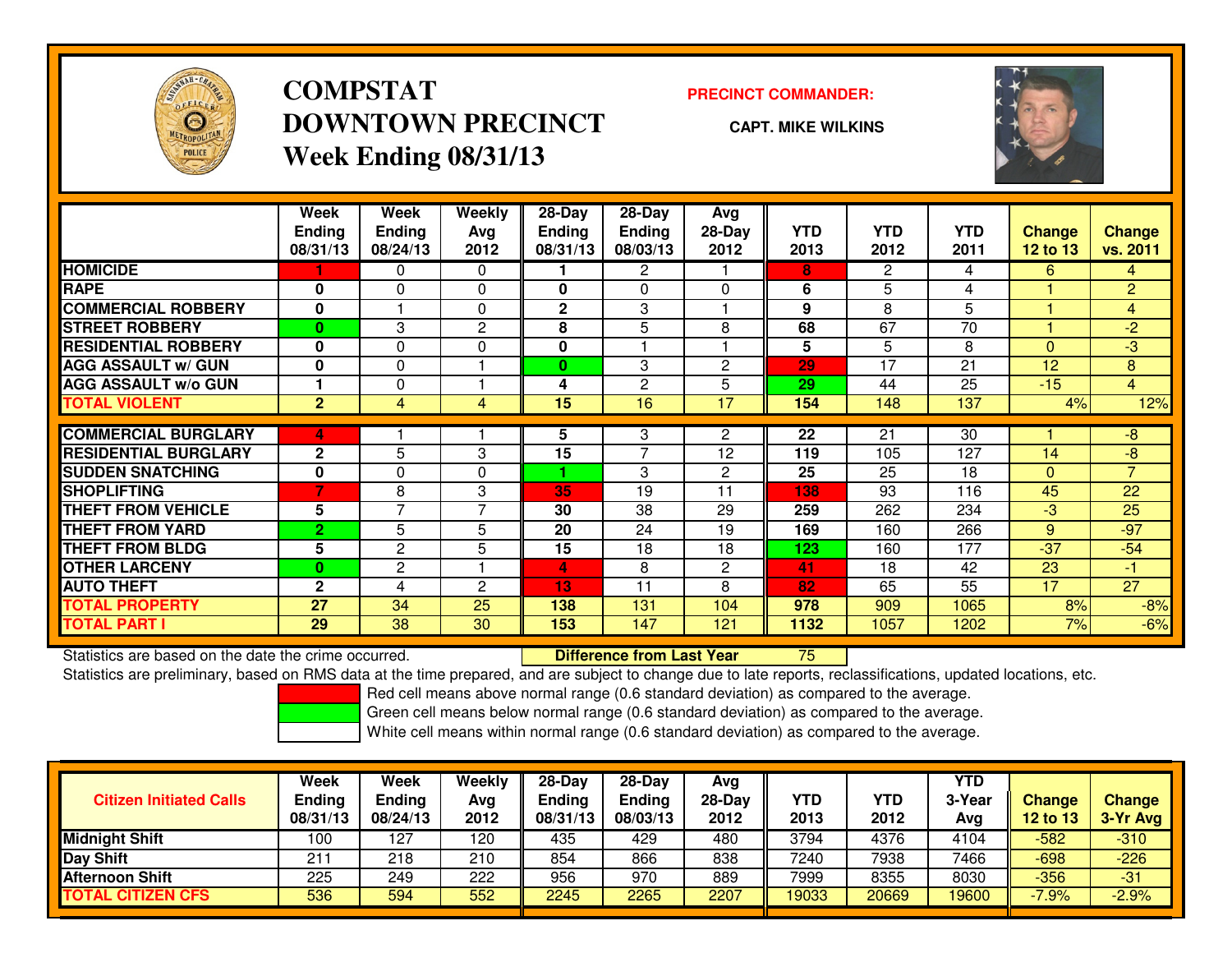

## **COMPSTATCENTRAL PRECINCT CAPT. DEVONN ADAMSWeek Ending 08/31/13**

### **PRECINCT COMMANDER:**



|                             | Week<br><b>Ending</b> | Week<br><b>Ending</b> | Weekly<br>Avg | 28-Day<br><b>Ending</b> | $28$ -Day<br><b>Ending</b> | Avg<br>$28-Day$ | <b>YTD</b> | <b>YTD</b> | <b>YTD</b> | Change          | <b>Change</b>  |
|-----------------------------|-----------------------|-----------------------|---------------|-------------------------|----------------------------|-----------------|------------|------------|------------|-----------------|----------------|
|                             | 08/31/13              | 08/24/13              | 2012          | 08/31/13                | 08/03/13                   | 2012            | 2013       | 2012       | 2011       | <b>12 to 13</b> | vs. 2011       |
| <b>HOMICIDE</b>             | 0                     | 0                     | $\Omega$      | 0                       | 3                          |                 | 7          | 5          | 5          | $\overline{2}$  | $\overline{2}$ |
| <b>RAPE</b>                 | $\bf{0}$              | $\Omega$              | $\Omega$      | 0                       |                            | 0               | 5          |            | 5          | 4               | $\mathbf{0}$   |
| <b>COMMERCIAL ROBBERY</b>   | $\bf{0}$              | $\Omega$              | $\Omega$      |                         | 2                          | $\overline{2}$  | 10         | 9          | 5          |                 | 5              |
| <b>STREET ROBBERY</b>       | $\mathbf{2}$          |                       | 2             | $\overline{ }$          | 4                          |                 | 43         | 54         | 85         | $-11$           | $-42$          |
| <b>RESIDENTIAL ROBBERY</b>  | $\mathbf 0$           | $\Omega$              | $\Omega$      | 0                       | $\Omega$                   | $\Omega$        | 4          | 3          | 3          |                 |                |
| <b>AGG ASSAULT w/ GUN</b>   | 3                     | $\Omega$              |               | 5                       | 2                          | 4               | 39         | 37         | 33         | 2               | 6              |
| <b>AGG ASSAULT w/o GUN</b>  | $\bf{0}$              |                       |               | 4                       | 4                          | 3               | 39         | 35         | 32         | 4               | $\overline{7}$ |
| <b>TOTAL VIOLENT</b>        | 5                     | $\overline{2}$        | 4             | $\overline{17}$         | 16                         | 16              | 147        | 144        | 168        | 2%              | $-13%$         |
|                             |                       |                       |               |                         |                            |                 |            |            |            |                 |                |
| <b>COMMERCIAL BURGLARY</b>  | 6                     |                       |               | 10                      | 2                          | 4               | 59         | 29         | 66         | 30              | $-7$           |
| <b>RESIDENTIAL BURGLARY</b> | 6                     | 8                     | 10            | 32                      | 18                         | 39              | 297        | 333        | 386        | $-36$           | $-89$          |
| <b>SUDDEN SNATCHING</b>     | $\mathbf 0$           |                       | 0             |                         |                            |                 | 8          | 9          | 18         | -1              | $-10$          |
| <b>SHOPLIFTING</b>          | B                     | 4                     |               | $\mathbf{Q}$            | 5                          | 4               | 68         | 22         | 43         | 46              | 25             |
| <b>THEFT FROM VEHICLE</b>   | 12                    | 17                    | 9             | 52                      | 42                         | 35              | 314        | 312        | 362        | 2               | $-48$          |
| <b>THEFT FROM YARD</b>      | 5                     | 5                     | 5             | 14                      | 22                         | 20              | 135        | 199        | 305        | $-64$           | $-170$         |
| <b>THEFT FROM BLDG</b>      | 3                     | $\overline{2}$        | 3             | 17                      | 19                         | 12              | 140        | 122        | 193        | 18              | $-53$          |
| <b>OTHER LARCENY</b>        | $\overline{2}$        | $\Omega$              | $\Omega$      | 5                       | 4                          |                 | 29         | 11         | 23         | 18              | 6              |
| <b>AUTO THEFT</b>           | 5                     | 8                     | 3             | 28                      | 24                         | 12              | 142        | 104        | 136        | 38 <sup>°</sup> | 6              |
| <b>TOTAL PROPERTY</b>       | 42                    | 46                    | 32            | 168                     | 137                        | 128             | 1192       | 1141       | 1532       | 4%              | $-22%$         |
| <b>TOTAL PART I</b>         | 47                    | 48                    | 36            | 185                     | 153                        | 145             | 1339       | 1285       | 1700       | 4%              | $-21%$         |

Statistics are based on the date the crime occurred. **Difference from Last Year** 

Statistics are preliminary, based on RMS data at the time prepared, and are subject to change due to late reports, reclassifications, updated locations, etc.

Red cell means above normal range (0.6 standard deviation) as compared to the average.

Green cell means below normal range (0.6 standard deviation) as compared to the average.

<sup>54</sup>

| <b>Citizen Initiated Calls</b> | Week<br>Ending<br>08/31/13 | Week<br>Ending<br>08/24/13 | <b>Weekly</b><br>Avg<br>2012 | $28-Day$<br><b>Ending</b><br>08/31/13 | $28 - Day$<br><b>Ending</b><br>08/03/13 | Avg<br>28-Day<br>2012 | YTD<br>2013 | YTD<br>2012 | <b>YTD</b><br>3-Year<br>Avg | <b>Change</b><br><b>12 to 13</b> | <b>Change</b><br>3-Yr Avg |
|--------------------------------|----------------------------|----------------------------|------------------------------|---------------------------------------|-----------------------------------------|-----------------------|-------------|-------------|-----------------------------|----------------------------------|---------------------------|
| <b>Midnight Shift</b>          | 103                        |                            | 16                           | 443                                   | 451                                     | 463                   | 3700        | 4290        | 3996                        | $-590$                           | $-296$                    |
| Day Shift                      | 252                        | 248                        | 269                          | 938                                   | 1049                                    | 1078                  | 8499        | 9925        | 8520                        | $-1426$                          | $-21$                     |
| <b>Afternoon Shift</b>         | 276                        | 264                        | 291                          | 1113                                  | 1099                                    | 1163                  | 9247        | 10669       | 10051                       | $-1422$                          | $-804$                    |
| TOTAL CITIZEN CFS              | 631                        | 629                        | 676                          | 2494                                  | 2599                                    | 2704                  | 21446       | 24884       | 22566                       | $-13.8%$                         | $-5.0%$                   |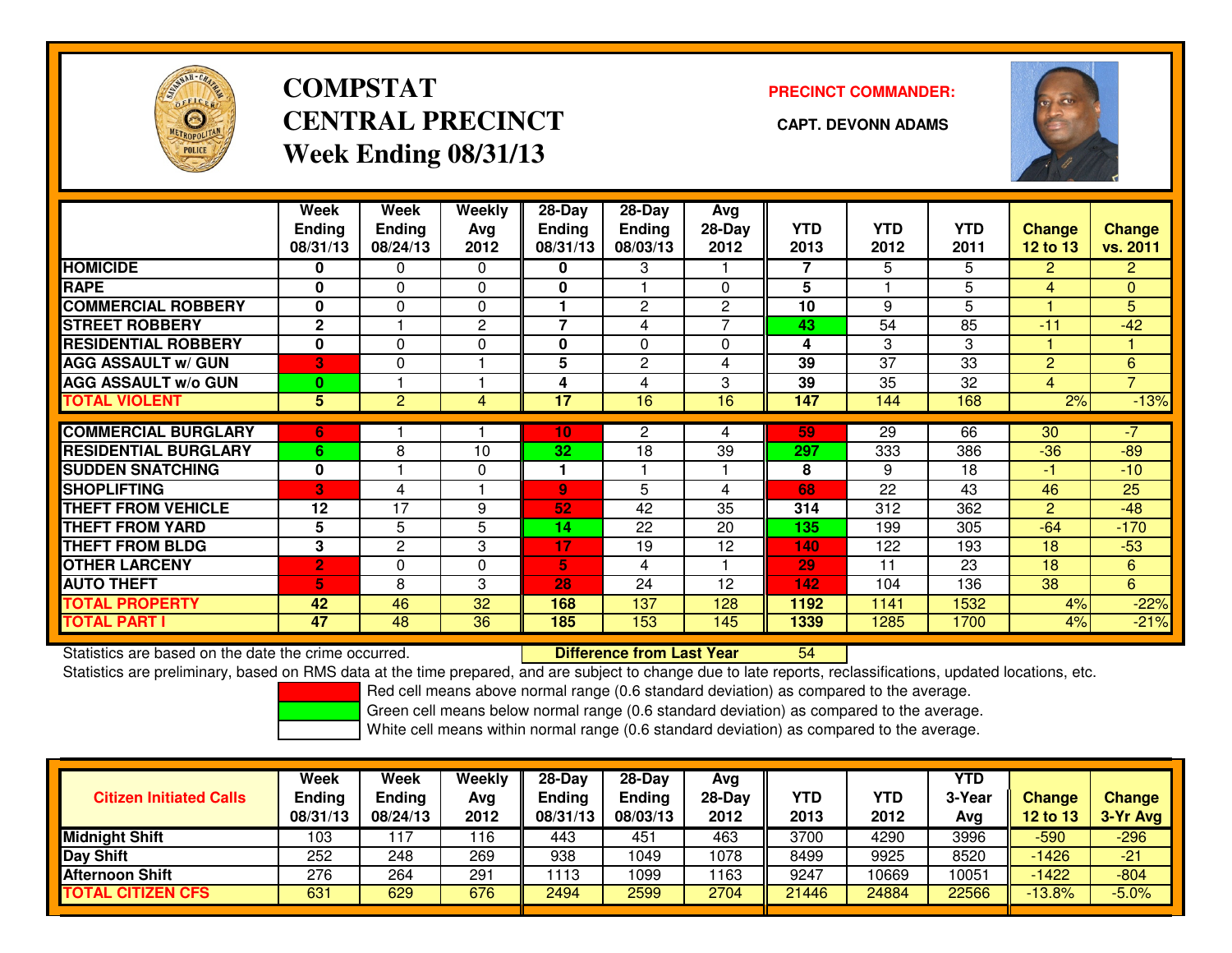

### **COMPSTAT PRECINCT COMMANDER: SOUTHSIDE PRECINCT CAPT. DEAN FAGERSTROMWeek Ending 08/31/13**



|                             | Week<br><b>Ending</b><br>08/31/13 | Week<br><b>Ending</b><br>08/24/13 | Weekly<br>Ava<br>2012 | $28-Day$<br><b>Ending</b><br>08/31/13 | $28-Day$<br><b>Ending</b><br>08/03/13 | Avg<br>$28-Day$<br>2012 | <b>YTD</b><br>2013 | <b>YTD</b><br>2012 | <b>YTD</b><br>2011 | <b>Change</b><br>12 to $13$ | Change<br>vs. 2011 |
|-----------------------------|-----------------------------------|-----------------------------------|-----------------------|---------------------------------------|---------------------------------------|-------------------------|--------------------|--------------------|--------------------|-----------------------------|--------------------|
| <b>HOMICIDE</b>             | 0                                 | 0                                 | $\Omega$              | 0                                     | 0                                     | 0                       | 3                  | $\Omega$           | 3                  | 3                           | $\Omega$           |
| <b>RAPE</b>                 | 0                                 |                                   | $\mathbf 0$           |                                       | 0                                     | $\Omega$                | 4                  | 4                  | 5                  | $\Omega$                    | $-1$               |
| <b>COMMERCIAL ROBBERY</b>   | 0                                 |                                   |                       |                                       | 3                                     | 3                       | 13                 | 27                 | 14                 | $-14$                       | $-1$               |
| <b>STREET ROBBERY</b>       | 0                                 |                                   |                       | $\mathbf{2}$                          | 6                                     | 4                       | 20                 | 36                 | 46                 | $-16$                       | $-26$              |
| <b>RESIDENTIAL ROBBERY</b>  | 0                                 | 0                                 | $\Omega$              |                                       | 2                                     |                         | 5                  | 8                  | 10                 | -3                          | $-5$               |
| <b>AGG ASSAULT w/ GUN</b>   | 0                                 | 0                                 | $\Omega$              | O                                     | $\Omega$                              |                         | 9                  | 10                 | 8                  | -1                          |                    |
| <b>AGG ASSAULT w/o GUN</b>  |                                   | 0                                 |                       | 3                                     |                                       | $\overline{2}$          | 23                 | 19                 | 21                 | 4                           | $\overline{2}$     |
| <b>TOTAL VIOLENT</b>        |                                   | 3                                 | 3                     | 8                                     | 12                                    | 12                      | 77                 | 104                | 107                | $-26%$                      | $-28%$             |
|                             |                                   |                                   |                       |                                       |                                       |                         |                    |                    |                    |                             |                    |
| <b>COMMERCIAL BURGLARY</b>  | 3                                 | 3                                 |                       |                                       | 2                                     | 6                       | 41                 | 50                 | 32                 | -9                          | 9                  |
| <b>RESIDENTIAL BURGLARY</b> | 7                                 | 13                                | 8                     | 34                                    | 34                                    | 31                      | 264                | 254                | 224                | 10                          | 40                 |
| <b>SUDDEN SNATCHING</b>     | $\bf{0}$                          | 0                                 | $\Omega$              |                                       | 0                                     |                         | 7                  | 7                  | 4                  | $\mathbf{0}$                | 3                  |
| <b>SHOPLIFTING</b>          | 16                                | 15                                | 14                    | 68                                    | 68                                    | 57                      | 469                | 476                | 541                | $-7$                        | $-72$              |
| <b>THEFT FROM VEHICLE</b>   | 5                                 | 5                                 | 8                     | 18                                    | 24                                    | 33                      | 249                | 276                | 220                | $-27$                       | 29                 |
| <b>THEFT FROM YARD</b>      |                                   |                                   | 3                     | 8                                     | 6                                     | 13                      | 68                 | 126                | 126                | $-58$                       | $-58$              |
| <b>THEFT FROM BLDG</b>      | 3                                 | $\overline{2}$                    | 5                     | 20                                    | 27                                    | 19                      | 173                | 175                | 190                | -2                          | $-17$              |
| <b>OTHER LARCENY</b>        | 0                                 |                                   | $\Omega$              | 3                                     | 3                                     | $\overline{2}$          | 46                 | 22                 | 21                 | 24                          | 25                 |
| <b>AUTO THEFT</b>           | 0                                 | $\overline{2}$                    | 3                     |                                       | 8                                     | 13                      | 87                 | 113                | 83                 | $-26$                       | $\overline{4}$     |
| <b>TOTAL PROPERTY</b>       | 35                                | 42                                | 43                    | 166                                   | 172                                   | 173                     | 1404               | 1499               | 1441               | $-6%$                       | $-3%$              |
| <b>TOTAL PART I</b>         | 36                                | 45                                | 46                    | 174                                   | 184                                   | 185                     | 1481               | 1603               | 1548               | $-8%$                       | $-4%$              |

Statistics are based on the date the crime occurred. **Difference from Last Year**  $-122$ Statistics are preliminary, based on RMS data at the time prepared, and are subject to change due to late reports, reclassifications, updated locations, etc.

Red cell means above normal range (0.6 standard deviation) as compared to the average.

Green cell means below normal range (0.6 standard deviation) as compared to the average.

| <b>Citizen Initiated Calls</b> | Week<br><b>Ending</b><br>08/31/13 | Week<br>Ending<br>08/24/13 | Weekly<br>Avg<br>2012 | 28-Dav<br>Ending<br>08/31/13 | $28-Dav$<br><b>Ending</b><br>08/03/13 | Avg<br>$28-Day$<br>2012 | <b>YTD</b><br>2013 | YTD<br>2012 | <b>YTD</b><br>3-Year<br>Avg | <b>Change</b><br>12 to 13 | <b>Change</b><br>3-Yr Avg |
|--------------------------------|-----------------------------------|----------------------------|-----------------------|------------------------------|---------------------------------------|-------------------------|--------------------|-------------|-----------------------------|---------------------------|---------------------------|
| <b>Midnight Shift</b>          | 84                                | 95                         | 91                    | 354                          | 400                                   | 363                     | 2954               | 3403        | 3149                        | $-449$                    | $-195$                    |
| Day Shift                      | 203                               | 246                        | 239                   | 984                          | 1039                                  | 956                     | 8076               | 9372        | 8520                        | $-1296$                   | $-444$                    |
| <b>Afternoon Shift</b>         | 255                               | 216                        | 253                   | 962                          | 105                                   | 1012                    | 8341               | 9310        | 8768                        | $-969$                    | $-427$                    |
| <b>CITIZEN CFS</b><br>ΤΟΤΑL    | 542                               | 557                        | 583                   | 2300                         | 2544                                  | 2330                    | 19371              | 22085       | 20437                       | $-12.3%$                  | $-5.2%$                   |